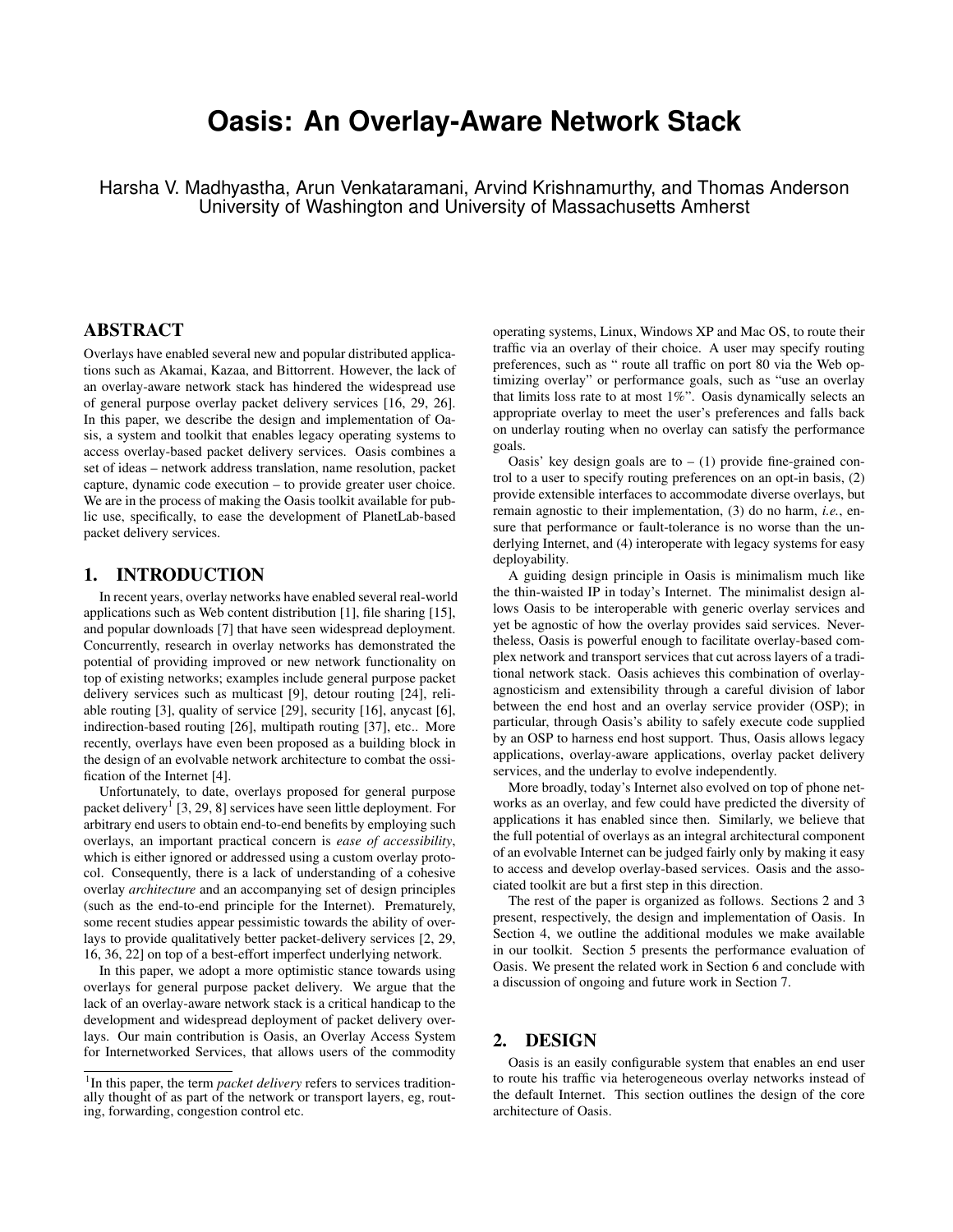

Figure 1: Basic architecture of Oasis

## 2.1 Design Goals

The following objectives guide the design of Oasis.

- *Fine-grained control*: Oasis should enable the user to exercise fine-grained control in determining preferred Overlay Service Providers (OSPs) or performance goals for different portions of traffic. Note that, with the existing ISP model, user-choice is undermined because of the high overhead of switching carriers or employing multiple carriers simultaneously.
- *Do no harm*: Oasis should not worsen performance or faulttolerance compared to the existing Internet, *i.e.*, an overlay should be employed only when it optimizes user-specified metrics beyond the underlay<sup>2</sup> Further, the computational overhead that Oasis itself imposes upon all traffic should be minimal.
- *Extensibility*: Oasis should also expose a generic interface to overlays to support diverse overlay services and protocols. To allow for Oasis, overlay services, and the division of labor between them to evolve independently, Oasis should be equipped to safely execute untrusted code supplied by OSPs.
- *Deployability*: Oasis should not require any modification to legacy applications and operating systems.

## 2.2 Architecture

Oasis has three main tasks: (i) to provide a facility to the user to specify routing goals, (ii) to intercept relevant packets and determine the optimal OSP dynamically, (iii) to interface with overlays to send and receive encapsulated packets. Figure 1 shows the core architecture of Oasis that we choose so as to fulfil these goals while conforming to the above design guidelines. The components in white with bold boundaries are those present in legacy operating systems. The shaded pieces, *User Control* and *OSP Portal* are the basic components that Oasis introduces. The components in dotted boxes are overlay-specific modules that are dynamically employed based on the user's preference. This decoupling between the OSP portal and the individual overlay modules has two benefits. First, Oasis is extensible to new overlay services as it does not restricting overlays to abide by a fixed API. Second, the native underlay (denoted by ISP/IP) can be used when no overlay can improve userspecified metrics beyond the underlay.



(a) Outgoing packet path



(b) Incoming packet path

Figure 2: Components of Oasis. The key packet divert mechanism is a *virtual network interface*. Straight arrows represent fixed forwarding paths and dotted arrows represent one of multiple forwarding choices for a packet. Undirected edges represent two-way information exchange. Some edges have been omitted for simplicity, e.g., an overlay code module  $OC<sub>i</sub>$  may again forward the packet to the underlay  $OC_0$ .

Our realization of this architecture of Oasis consists of the following components as illustrated in Figure 2. VNI is a virtual network interface used to intercept, modify, and resend network packets from user-space. DNS Resolver maintains mappings needed to implement name-based routing preferences. Flow Map maintains per-flow state for address translation and routing. Monitor is a brokering agent that maintains a database of end-to-end path metrics for different OSPs. Overlay Manager manages the list of available OSPs. Route Table is an operating system-specific module for inserting routes into the routing table on the host machine,  $OC_1, OC_2, \ldots$  are custom overlay code modules supplied by the respective OSPs, and  $OC<sub>0</sub>$  simply routes the packet to the underlay by default.

The User Routing Preferences component implements *User Control* in Figure 1, and the components, Overlay Manager and Monitor, implement *OSP Portal*. The components VNI, DNS Resolver, and Route Table implement the packet interception mechanism (described in greater detail in section 2.2.4) that enables OSP Por-

<sup>&</sup>lt;sup>2</sup>The underlay refers to the existing Internet. We treat the underlay as a special case of an overlay and sometimes abuse the terms *overlay* and *OSP* to be inclusive of the underlay and the ISP.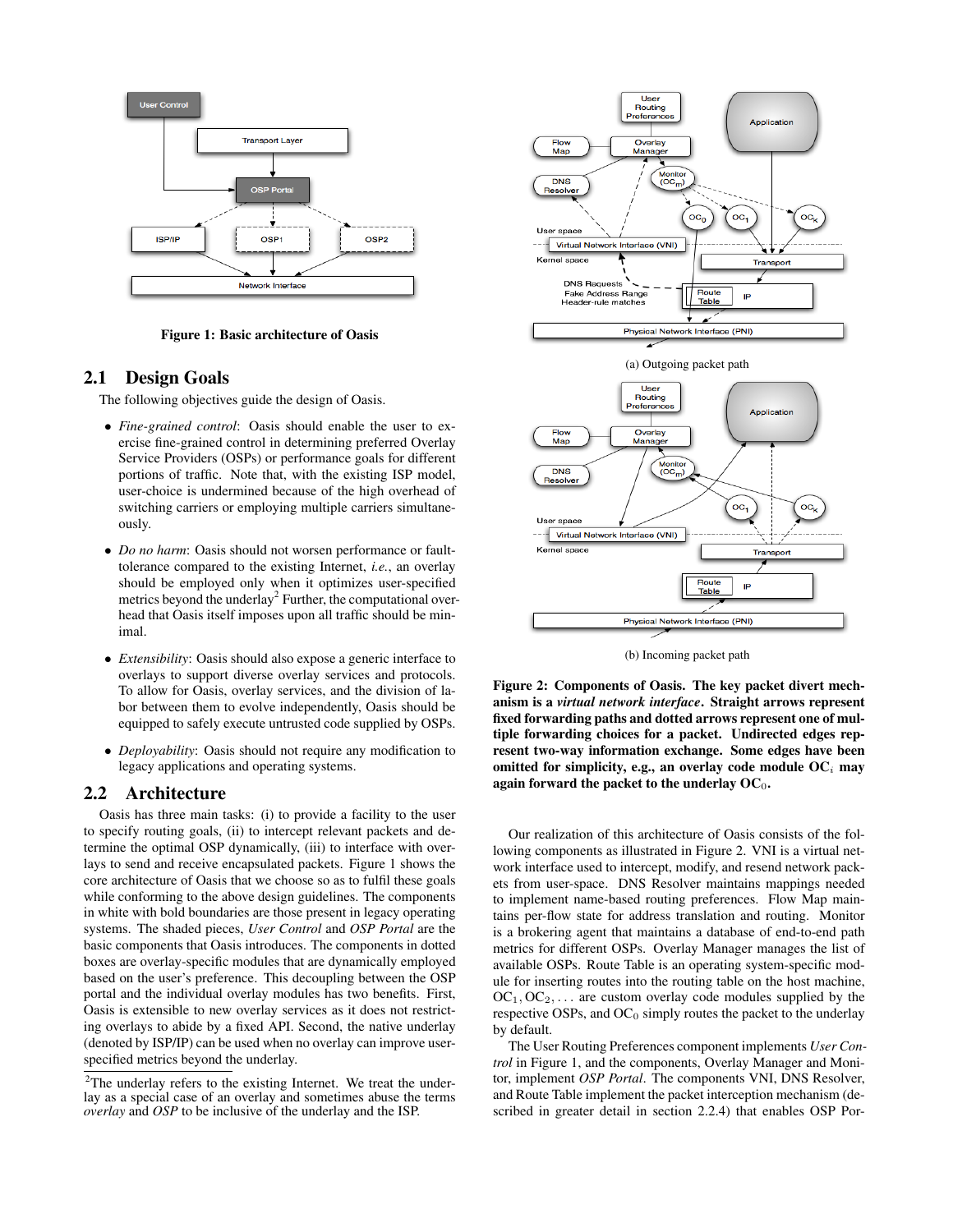tal to logically interpose itself between the transport and network layer. Next, we describe in detail how these components interact to accomplish Oasis' objectives, while adhering to the design goals listed above.

## *2.2.1 Joining an Overlay*

Oasis maintains a list of overlays, including the underlay, from which it dynamically chooses an OSP for a connection. To add a new overlay as a potential carrier of packets, the user specifies a URL and a name of local-scope, which she uses to refer to this overlay henceforth. Oasis downloads an XML specification document from the URL. This document contains overlay-specific information that includes the list of entry overlay nodes and the respective port numbers, and may specify the length of the shim header to be padded to enable certain special overlay services (refer section 2.2.3) or to avoid unnecessary copying overhead.

The XML document may also specify an URL from where Oasis downloads and executes an overlay-specific class file as a separate process. For controlling privileges of the overlay code, Oasis uses Java's security mechanisms that restrict I/O and network communication of foreign code.

#### *2.2.2 Addition of Filters*

The user specifies rules that Oasis uses to direct traffic to the best-suited overlay. A rule is in the format <*subset, overlay, [metric]*>, where *subset* identifies a portion of the user's traffic. There are two ways to identify such traffic (i) by specifying regular expressions over DNS names, e.g. all traffic destined for *www.cnn.com* or \*.edu, and (ii) specifying the values that fields in the packet header should match, e.g., all traffic destined to port 80, or all traffic on port 6510 (used by Bittorrent) destined to select (say, university) address prefixes. The second field, *overlay*, is a string identifying the OSP. The third field, *metric*, is an optional string that specifies user goals, e.g, optimize total transfer time, or minimize loss rate and so on.

When the *metric* field is absent, *overlay* specifies a particular overlay network that is to be always used for that subset. The overlay referred to here is expected to be one that routes the traffic forwarded to it out onto the network. However, when *metric* is specified, *overlay* refers to a specialized externally-supplied code module, which we refer to as a *Monitor*. Monitor is an agent that chooses the overlay best suited to satisfy the user-specified goal of optimizing *metric*. The Monitor, being stacked in between Oasis and OSP modules, appears just like another overlay to Oasis. It forwards packets back and forth between Oasis and OSP modules and monitors end-to-end performance of different overlays. The idea of delegating the responsibility of overlay selection also to an "overlay" borrows from Active Names [33] and enables Oasis to incorporate new performance metrics and techniques to monitor such metrics.

#### *2.2.3 Interfacing with Overlays*

When forwarding packets to overlays, by default, an explicit overlay header is absent, *i.e.*, Oasis simply hands a raw IP packet to an OSP module. The custom OSP module is only required to receive these encapsulated UDP packets at the port the OSP specified in its XML document. Subsequently, it is expected to hand packets received along the reverse path back to Oasis at its standard port. In addition to the packet that needs to be forwarded, Monitor also needs to know the metric that is to be optimized and the overlays it can choose from. This is accomplished by including the string, specified as the metric by the user, in the shim header and granting Monitor access to Oasis' configuration file that contains all the

#### Table 1: API exported by Oasis to users and overlays

| User Interface    | • Add overlays by $\langle$ <i>name</i> , URL $>$<br>• Add filters by <subset, [metric]="" overlay,=""></subset,>                 |
|-------------------|-----------------------------------------------------------------------------------------------------------------------------------|
| Overlay Interface | • Provide XML specification file with port number and URL for custom overlay module<br>$\bullet$ Overlay module                   |
|                   | · receives IP packets from Oasis<br>sends IP packets to Oasis at standard port<br>· sends IP packets to Oasis to send on underlay |

overlays the user has joined. We emphasize that Oasis is agnostic to the contents or semantics of the shim. Furthermore, the shim itself is used only for the special Monitor modules when user routing preferences are name-based and name-to-address mappings are non-invertible. An alternate to such overlay-agnostic shims could be for Monitor to provide a dynamic name resolution service similar to DNS Resolver that selects the OSP at name-resolution time on a per-connection basis.

OSP modules can also send packets that are to be routed on the underlay back to Oasis at another standard port. A typical OSP module uses this channel when it cannot improve performance for a given flow. Monitor does the same if it deems none of the overlays as superior to the underlay.

Table 1 summarizes the restrictions imposed on Oasis' interface with users and overlays by the above design choices. The overlay interface is different only for the Monitor OSP module, which sends and receives encapsulated packets with a shim containing *metric* information.

#### *2.2.4 Packet Interception*

On an Oasis-equipped client, a packet can traverse one of three paths.

- 1. The packet does not match any rule specified by the user and is forwarded to the underlay without mediation by Oasis.
- 2. The packet matches one of the user-specified rules and is intercepted by Oasis, which then forwards it to an OSP module that handles further processing.
- 3. The packet matches a user-specified rule and is intercepted and forwarded to an OSP module that hands it back to Oasis to send via the underlay.

The core of Oasis' packet interception mechanism that enables this is a virtual network interface (VNI). Traffic identified by the users through their filters is diverted to the VNI. Oasis intercepts packets based on the name of the destination or fields in the TCP/IP headers. We briefly explain both modes of interception below.

Name-Based interception Oasis usurps the name-to-address resolution service on the host machine by diverting all DNS (destination port 53) requests to the VNI. If the user has requested optimized carrier selection for that name, Oasis forwards the request to the default nameserver to obtain an address  $IP_{real}$ , say, but returns to the application a *fake* address, IPfake, that is chosen from a fake IP address range - a set of addresses that are not valid Internet-routable addresses, eg,  $10.0$ .\*.\*. Further, it stores a mapping between IP<sub>real</sub> and IPfake in DNSResolver. Oasis modifies the IP route table on the host machine so as to divert all traffic destined to an address in the fake range to the VNI.

Now, when the legacy application, unaware of Oasis' sleight, attempts to send the first IP packet (eg, a SYN in case of TCP) to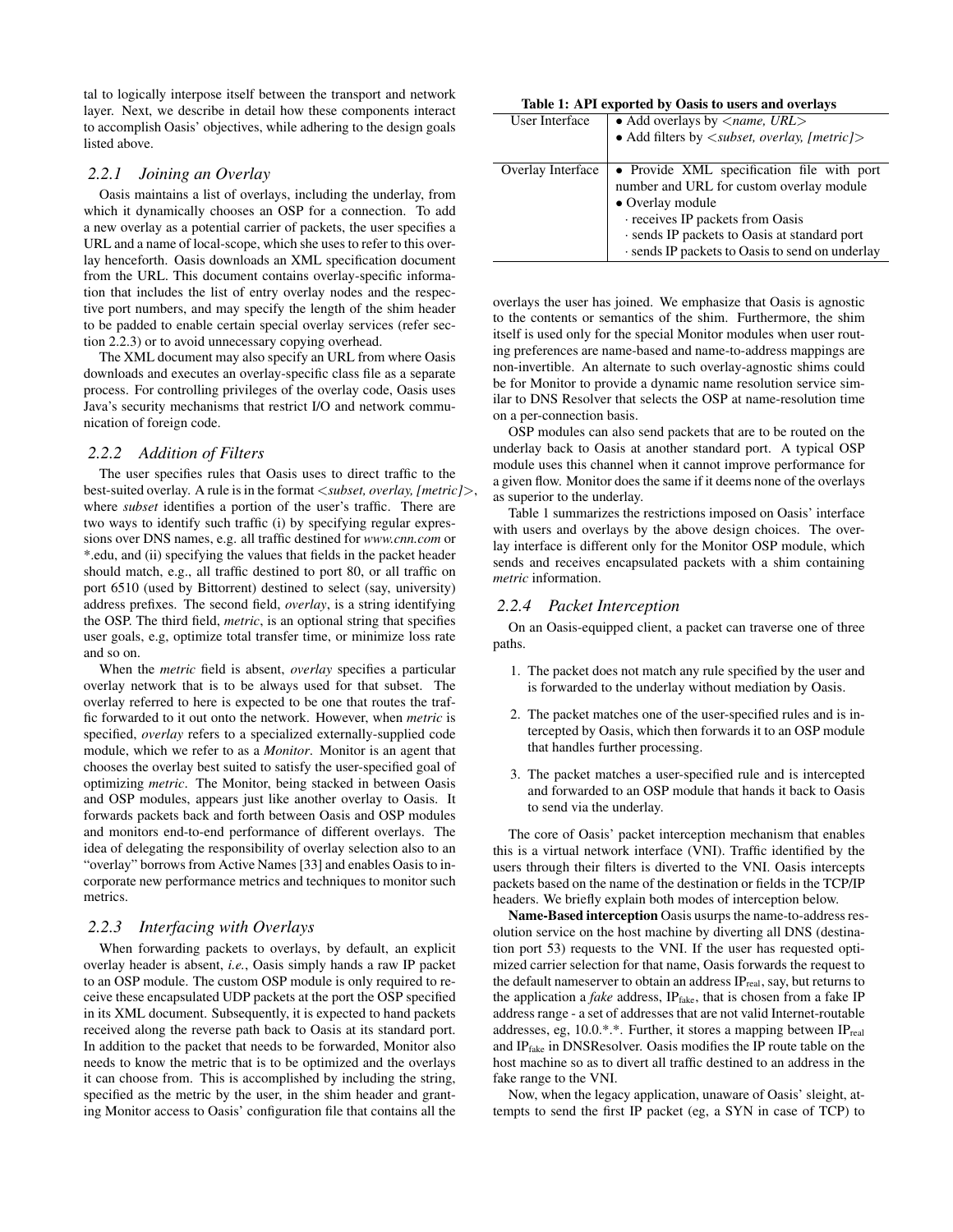

Figure 3: Name-faking based packet timeline



Figure 4: Packet transformations when  $[\mathbf{IP}_{\text{client}}, \text{port}_{s}]$  tries to connect to  $[\mathbf{IP}_{dest}, \text{port}_d]$ . The client and the destination perceive the other end to be  $[\mathbf{IP}_{\text{fake}}, \text{port}_d]$  and  $[\mathbf{IP}_{\text{exit}}, \text{port}_k]$  resp.

IPfake, it gets diverted to the VNI. Oasis reads the packet from the VNI, replaces IP<sub>fake</sub> with IP<sub>real</sub> in the packet by consulting DNSResolver, and then transmits the packet via the appropriate carrier as shown in Figures 3 and 4.

If the chosen carrier is the underlay, Oasis simply directs the raw IP packet to the physical network interface (PNI). If the chosen carrier is an overlay, Oasis hands the packet to the Overlay Manager that delivers it via UDP to an entry node of the chosen overlay, which could be running locally. Note that the custom overlay module may again dynamically deduce the underlay to be a superior carrier after all and choose to direct the packet back to Overlay Manager, to forward to the PNI.

For compatibility with legacy destinations, the choice of the carrier remains fixed throughout the lifetime of a connection. However, if the destination is also equipped with Oasis, carrier selection can take place dynamically for every packet independently.

Header-Based interception Header-based packet interception directly diverts matching packets to the VNI. As with name-based interception, matching packets are diverted to the VNI from where Oasis transmits the packet via the appropriate OSP module.

Header-based interception avoids Oasis' computational overhead for traffic that the user does not wish to route via an overlay. Note that fields in a packet's header are determined only when the first packet of the connection is generated. With only name-based interception, every packet would go through Oasis even if it is destined with certainty for the underlay.

## 2.3 Summary

The core of Oasis itself is designed simply for carrier brokerage based on end-to-end performance monitoring. Oasis is agnostic to how overlays provide a specific packet delivery service. All



Figure 5: Windows Protocol Driver

overlay-specific functionality is implemented by the OSP and the corresponding code downloaded dynamically. This division of labor has two benefits - (i) Oasis is simple and consequently robust and easy to maintain, (ii) the minimality of the Oasis-overlay interface encourages diverse overlay services to independently evolve. A similar argument for evolution of transport protocols was used by Patel et al [20].

### 3. IMPLEMENTATION

Since the main focus of this paper is to introduce the API exported by Oasis to users and overlay developers, we outline details about the implementation only briefly. Oasis is largely implemented in Java and works on Linux, Windows, and MacOS and is about 6K lines of code.

The OS-specific code in Oasis mainly concerns enabling capture and redirection of packets. The code for this is mostly implemented in native C. Oasis uses the TUN/TAP virtual network interface (corresponding to VNI in the design) for packet redirection on all OS's. Oasis redirects DNS requests and packets destined to the fake IP address range (*10.0.x.x*) to TUN. The other OS-specific component of Oasis is the ability to dynamically route intercepted packets via the underlay. For uniformity, this component is also implemented as the special case of an overlay and is associated with the code module  $OC<sub>0</sub>$  that simply decapsulates and sends out the packet. Hence, on both Windows and Linux, the underlay simply appears like another overlay with the local address and the reserved port acting as the entry node specification. Local code of an overlay can choose to send out a packet via the underlay by forwarding the packet to this reserved port at the local address.

#### 3.1 Implementation on Linux

On Linux, redirection of packets to TUN is accomplished using *iptables* rules. For each class of packets that are to be redirected to TUN, an *iptables* rule is added to mark the corresponding packets. An entry is added to the local routing table to route all marked packets to TUN. *iptables* rules are employed in this manner to redirect DNS requests, packets destined to a fake address and packets that match any of the packet header-based rules specified by the user. The component that sends packets out on the underlay does so on Linux using raw sockets.

## 3.2 Implementation on Windows

On Windows, DNS requests and packets destined to a fake address are redirected to TUN by setting TUN as the default nameserver and mangling the local routing table, respectively. However, on Windows XP, there is no means by which packets can be redirected to TUN based on fields in their header, and support for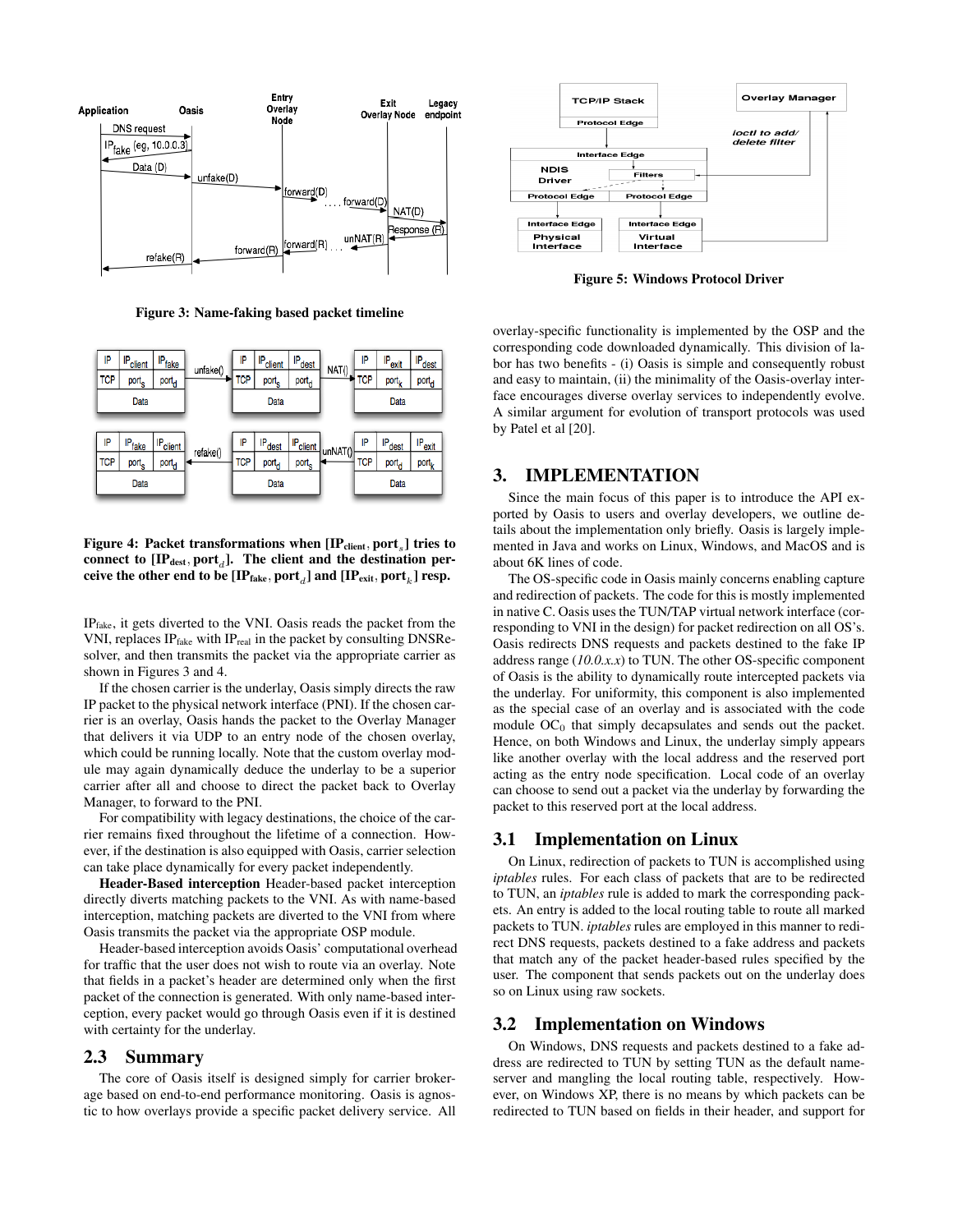raw sockets is currently disabled <sup>3</sup> due to security concerns. To circumvent these restrictions, we implemented an NDIS protocol driver [18] to intercept and route packets based on values of header fields. As shown in Fig. 5, this driver sits in between the TCP/IP stack and the network interfaces.

One edge of the NDIS driver appears as a network interface to the TCP/IP stack. The other edge appears as a protocol to the network interfaces on the system. So, all packets going from the network stack to any network interface, or in the opposite direction, go through this driver. The driver also receives *ioctl* calls from userspace to add and delete filters that determine which traffic should be redirected to TUN. The Overlay Manager component (as depicted in Figure 2) uses these *ioctl* calls to interact with the driver. Each packet received by the driver is passed through the filters that it has received. If a match is found with any of the user-specified filters, the packet is redirected to TUN by the driver. For underlay routing, a special port on the host machine is reserved, and all packets destined to that port are decapsulated and forwarded to the physical network interface by the driver.

#### 3.3 User and Overlay Interface

Currently, a perl script lets the user specify routing preferences. We plan to replace this script with a graphical user interface soon. When invoked, this script encodes the user's input and passes it on to Oasis in a UDP packet. If the command issued by the user is to join a new overlay, Oasis fetches the specification document for that overlay. The specification document is assumed to be in XML with a common standard for the tags used. This document is expected to contain the URL from where Oasis can download code specific to the overlay. The code that is downloaded is required to be a collection of Java class files. Safe execution of this code is ensured using Java's security mechanisms, by taking away all permissions except to open and listen on UDP sockets. Performance-monitoring overlay modules are also granted permission to read Oasis' config file that lists the set of overlays that the user has added.

## 4. OVERLAY TOOLKIT

In addition to Oasis, we have developed a few additional modules that would help in the development and deployment of overlayservices, especially on PlanetLab.

Interfacing with legacy destinations We have implemented a generic exit overlay node module that runs within a PlanetLab slice. This receives packets from clients, other overlay nodes and from legacy destinations that it has forwarded packets to. Its core utility is in the NAT functionality it implements. It appropriately mangles encapsulated packets that it receives from Oasis-equipped clients and other overlay nodes, before forwarding them to legacy destinations via raw sockets. Sufficient state is maintained to invert this mangling on packets received back from the destinations. The exitnode module implements queueing mechanisms to service traffic received from different nodes with differential forwarding priorities. This feature is of essence in an overlay that involves nodes residing in different administrative entities, which is the case in PlanetLab. Each node would presumably attach higher priority to traffic that belongs to clients in the local institution as compared to traffic forwarded from other nodes in the overlay.

TCP connection proxy As a sample OSP module that would run on an Oasis-equipped client, we have put together a basic TCP connection proxy. The expected mode of operation of this module is for it to be run on both the Oasis-equipped client as well as on the exit overlay node. This module has a sender-side and a receiver-



Figure 6: Overhead due to Oasis on individual packets

side component. The sender-side component at the client receives TCP packets sent out by the application and the sender-side component on the exit node receives TCP packets sent by the legacy destination. The sender-side component at either end would pass on packets to the receiver-side component at the other end. Thus, by sitting in between the TCP stacks of the legacy client and destination, this pair of TCP connection proxies enables a new transport protocol to be employed through the overlay.

PlanetLab client Though Oasis is primarily intended to be run on legacy end-hosts, we have also developed a port of Oasis that runs from within a PlanetLab slice. The main purpose of this port is to aid in the process of evaluating overlays, by enabling the emulation of end-clients from PlanetLab hosts. From the perspective of Oasis, the main points of distinction between a PlanetLab slice and a normal Linux box is that *iptables* rules cannot be employed to redirect traffic and the routing table cannot be mangled. Our port to PlanetLab works only for Web traffic. The Web client should use the local address at a particular reserved port as a Web proxy. Oasis captures packets by opening a raw socket at this reserved port. Oasis is required to send back a fake SYN-ACK to the application and look into the HTTP GET request to determine the destination. But, once the connection is setup, it only needs to mangle sequence numbers in either direction.

These modules enable an overlay-developer to assemble a basic setup, wherein routing of packets from a legacy client to a legacy destination is done over a dummy overlay. By adding intelligence to the TCP connection proxy and by interposing overlay nodes that do intelligent routing between the Oasis-equipped client and the exit node, novel routing and transport protocols can be evaluated.

## 5. EVALUATION

In this section, we present the results of the experiments we conducted to micro-benchmark Oasis. The two classes of experiments we conducted were to evaluate the overhead incurred by routing packets through Oasis and the overhead of running Oasis in terms of CPU utilization. All our experiments were conducted with a Linux box at the University of Washington as the client.

#### 5.1 Latency Overhead

Our first set of experiments were to determine the latency overhead imposed by Oasis in 3 different scenarios - (i) for individual packets, and for transfer times of (ii) short, and (iii) long flows. Our results indicate that the overhead attributable to Oasis is relatively low in each of these cases.

Each of the experiments in this category was first performed without any modification on the client. The experiment was then repeated with Oasis running on the client and all flows to *.edu* names redirected to go out via the underlay, but with every packet mediated by Oasis.

<sup>&</sup>lt;sup>3</sup>Service Pack 2 onwards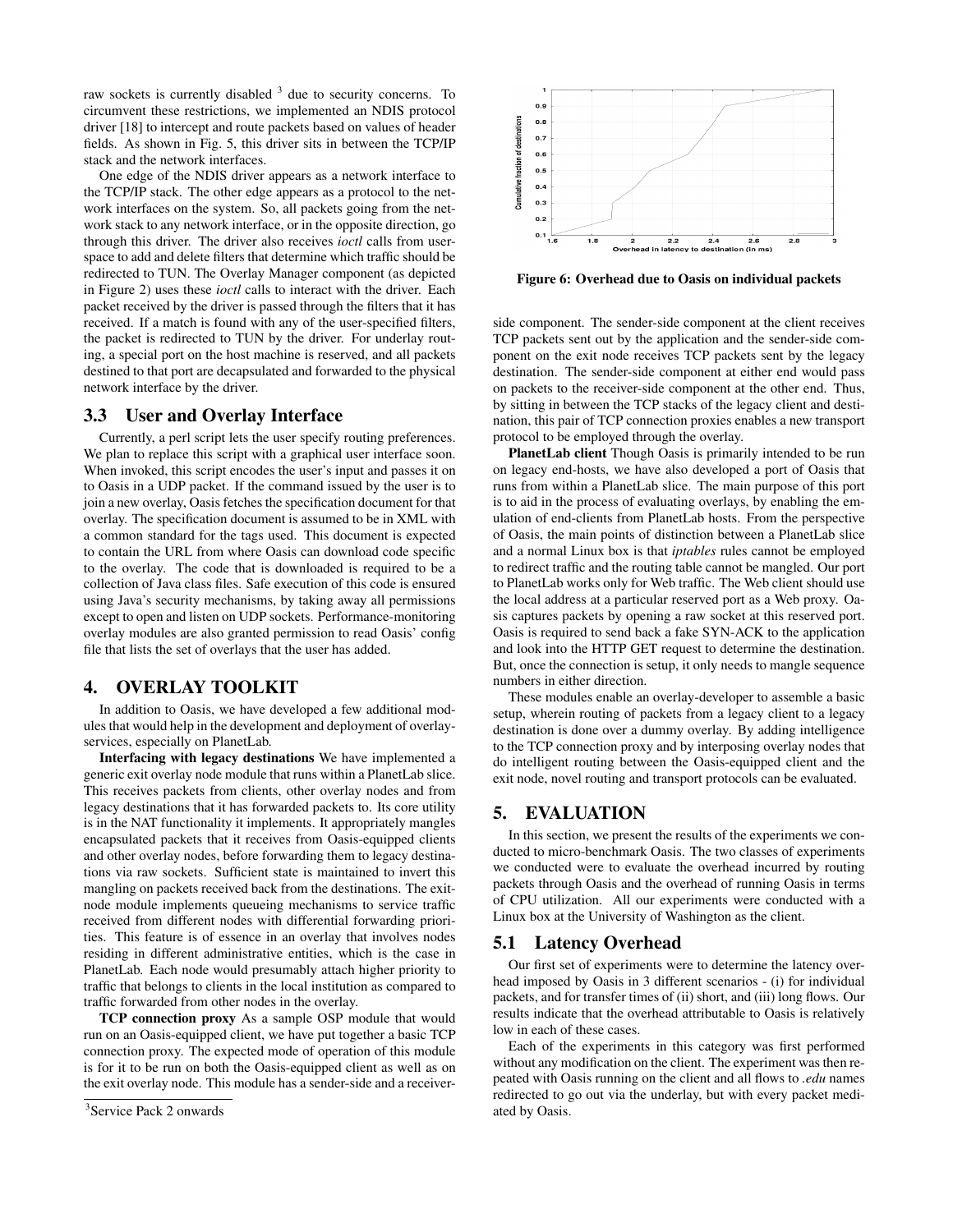

Figure 7: Overhead due to Oasis on short transfers



Figure 8: Overhead due to Oasis on long transfers

First, we examined what the additional latency borne by each individual packet is because of it having to go through Oasis. For this, we identified a random set of 10 *.edu* domains distributed across the US and pinged each of them with 100 ICMP ECHO probes from our client. Considering the time taken by a probe packet to each destination to be the average of the 100 probes sent to it, Fig. 6 shows the distribution of the overhead incurred for each destination. The median overhead is  $2ms$ , which accounts for just around  $4\%$  of the average latency of  $55ms$  to the 10 destinations we measured latencies to. So, the extra latency incurred by each individual probe packet is relatively low.

We next determined how this overhead affects the total transfer time for a TCP flow. The overhead experienced by each packet would dilate the Round Trip Time (RTT) between the two endhosts. And, the increase in RTT would also affect the throughput of the flow due to TCP's RTT bias. To examine the effect of this, we fetched the *index.html* object from all of the 10 *.edu* domains chosen previously, 10 times each. Considering the download time from each domain to be the average of the 10 downloads performed from it, Fig. 7 plots the distribution of the increase in transfer time. The median increase in the download time is 0, which demonstrates that the overhead incurred by each packet does not have any significant effect on the total transfer time for a flow.

The *index.html* object fetched from each of the 10 domains was just a few KiloBytes large. To evaluate the overhead on larger transfers, which would involve a larger number of packets, we identified 10 mirrors of the Fedora Core 4 Linux distribution in *.edu* domains across the US. We fetched the first 20MB of a particular *iso* file in the distribution from each of these 10 mirrors. The increase in total transfer time for each of these sites, comparing the transfer performed with and without Oasis, is shown in Fig. 8. Even in this scenario, the median increase in transfer time is 0. So, the low overhead that each packet incurs while going through Oasis does not have any significant effect on the total download time even in the case of large transfers.



Figure 9: CPU utilization of Oasis with respect to (a) total download rate, and (b) total upload rate

Since Oasis also catches DNS requests and sends back fake responses, we also determined the overhead incurred in making a DNS lookup. Name-based rules in Oasis are in the form of regular expressions. Checking whether a string matches any among a set of regular expressions can be optimized by building an appropriate finite state machine. However, we ran our experiment with the simple implementation of checking against each rule in sequence. We observed that the overhead incurred by a DNS lookup, even when Oasis is executed with as many as 100 name-based rules, is of the same order as that incurred by normal packets.

## 5.2 CPU Utilization

The next set of experiments we conducted were to determine the overhead of using Oasis in terms of its CPU utilization. We evaluated this overhead with respect to the total rate of (i) download, and (ii) upload traffic being sent through Oasis. For both the experiments, we generated traffic at a desired rate using a simple tool that sourced UDP traffic at a constant rate.

First, we ran our tool on a machine in the same subnet as our client to send out traffic to our client at a constant rate. We ran the tool for 60 seconds and determined the CPU utilization of Oasis once every 5 seconds. Ignoring the first and last sample, the CPU utilization of Oasis for a given download rate was computed as the mean of the other 10 samples. This experiment was repeated varying the download rate from 100Kbps to 10Mbps in increments of 100Kbps. Fig. 9(a) shows that Oasis' CPU utilization does not exceed 20% even at a download rate of 10Mbps.

Next, we ran the tool on the client so as to send out traffic at a constant rate. As before, we determined the CPU utilization of Oasis for upload rates varying from 100Kbps to 10Mbps. Fig. 9(b) shows that the CPU utilization of Oasis remains reasonable until an upload rate of around 2.5Mbps and then rises pretty steeply, making Oasis unusable at upload rates above 3Mbps. The significantly lower bottleneck on upload rate is due to the overhead involved in intercepting packets.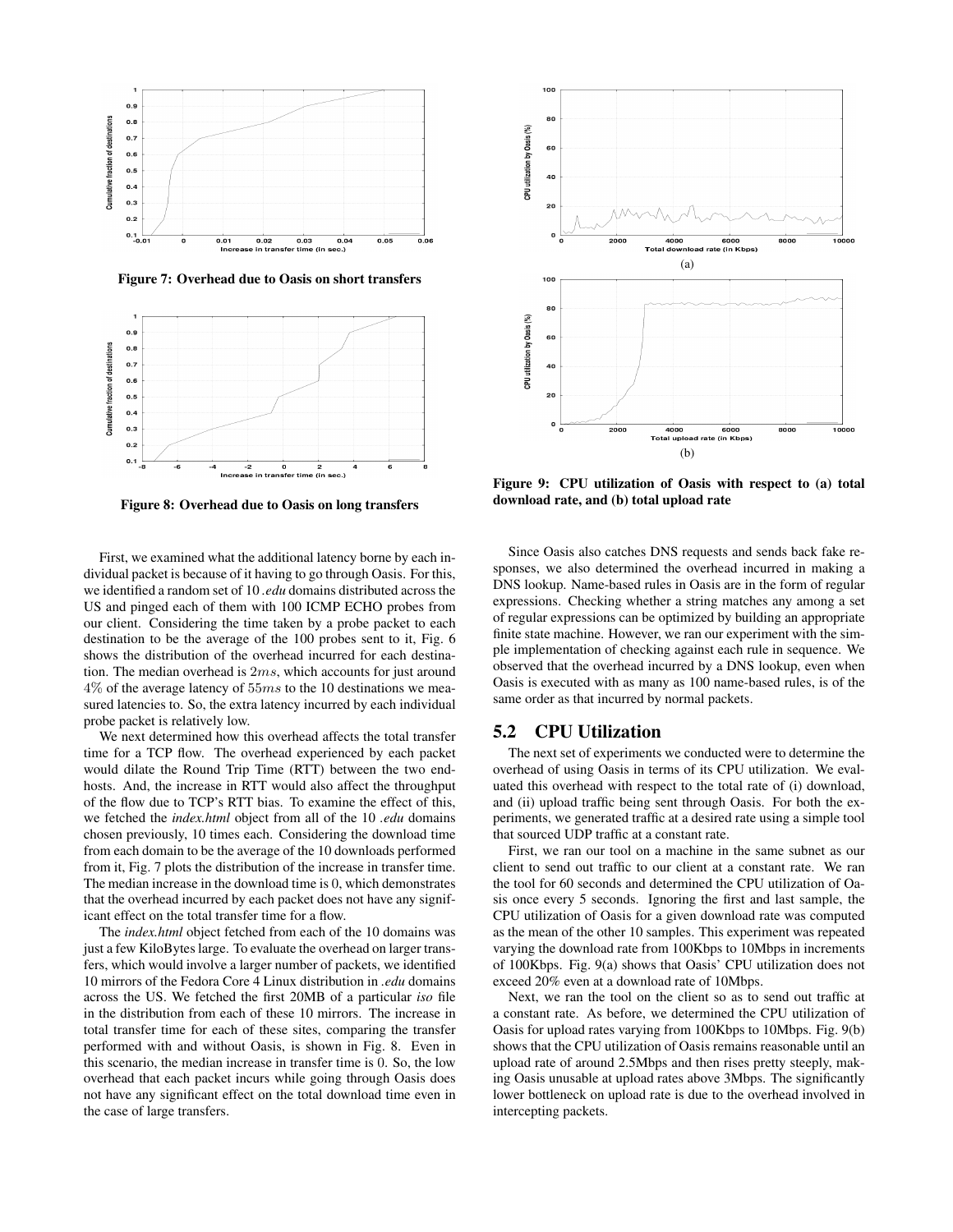## 6. RELATED WORK

Oasis primarily enables end-users to access overlays that provide improved packet delivery services. Examples include overlays that offer better reliability [3, 11] and better loss rates [29].

Overlays such as RON [3], HIP [21], ROAM [38] and some services to support end-host mobility [28, 31, 35] enable access for legacy applications. Some network architectural proposals [34, 5] outline techniques to interoperate with legacy applications. Nakao et al. [17] describe mechanisms to enable access for users that are not part of the overlay. Unfortunately, the above schemes are customized for a specific overlay service and route all or a fixed subset of a user's traffic through the overlay. In contrast, Oasis is designed to enable greater user choice in an environment consisting of multiple overlays. Oasis allows a user to specify her routing preferences in a fine-grained manner and dynamically selects the overlay best suited to carry a packet in accordance with those preferences. Further, a user can easily add a new candidate overlay by downloading the corresponding overlay code module.

Oasis combines several existing techniques, none of which are novel by themselves, to interoperate with legacy applications. DNS rewriting, employed by Oasis to virtualize addresses, has been used before in [10], [19], [23] and [35]. Oasis virtualizes addresses into the *10.0.x.x* address range that is marked for private use [13]. This idea of exploiting local-scope addresses has been employed in earlier work that enables mobility [28, 31, 35], redirection [12], process migration [27, 28] and availability [27]. Yalagandula et al. [35] outline the limitations of local-scope addresses and work-arounds for the same.

OCALA[14], an overlay-generic proxy for the i3 [26] overlay, is closely related to Oasis. Key differences are as follows - (i) Oasis enables captured traffic to be sent out via the underlay if none of the overlays help improve performance, (ii) Oasis supports headerbased (in addition to name-based) redirection of packets and avoids imposing unnecessary overhead on traffic destined to the underlay, (iii) Oasis does not impose a carrier-Oasis API (like OCALA's OC-D layer) and therefore has a "thinner waist", (iv) Oasis can safely execute sandboxed code supplied by an OSP, and (v) Oasis does not explicitly mandate an inter-overlay bridging API and delegates that responsibility to the peering overlays. We note that an important advantage of overlays over today's multidomain Internet is that a single overlay can have a global span; thus, bridging multiple overlays appears to be an overkill from an architectural perspective. In comparison to OCALA, we believe that Oasis' design choices ensure that performance or fault-tolerance is no worse than the underlying Internet ("do no harm"), enable finer-grained control over routing preferences, and provide greater extensibility. Finally, Oasis' main focus is on making packet delivery overlays services usable, thus the associated toolkit provides reusable modules for building overlay transport and routing services.

Architecturally, the do-no-harm design and greater extensibility are the two features that distinguish Oasis from other overlaybrokerage systems [21, 5, 14, 32] as well. First, with existing systems, when a user assigns a subset of her traffic to an overlay, that traffic always goes through the overlay. In contrast, Oasis allows a user to specify the delivery metric of her choice and dynamically selects the overlay best suited to carry that traffic. Additionally, Oasis or the overlay itself may choose to direct a packet to the underlay if it deems the latter as the best carrier. Second, existing systems require a shim layer in a fixed format in the encapsulated overlay packet. This requirement not only restricts the class of interoperable overlays, but also fixes this set of overlays at compile-time. Oasis can interoperate with a generic overlay as it forwards packets with an empty shim header to the overlay-specific code module

responsible for constructing the shim. Oasis enables a user to join a new overlay at runtime by downloading the corresponding code module.

Broadly, Oasis can be viewed as an "end-to-end-compliant" instantiation of the general idea of Active Names [33] and Active Networks [30]. Oasis allows dynamic name translation based on performance goals. In particular, delegating the task of monitoring end-to-end performance across overlays also to an "overlay" borrows the idea of stackable name resolution from Active Names. Unlike Active Networks, the (overlay) network hands code to the end host on a demand basis when the overlay is initiated or upgraded. This design provides flexibility while upholding the endto-end principle.

## 7. CONCLUSIONS AND FUTURE WORK

In this paper, we described the design and implementation of Oasis an instantiation of an overlay-aware network stack. Oasis's primary task is to perform overlay-carrier brokerage in accordance with a user's preferences. Thus, it acts as the first hop router residing on the local machine for all network traffic.

Oasis's ability to execute overlay-specific code allows sophisticated transport and routing overlay services to be built using it. As an example, we have built a multipath routing and congestion control system using the Oasis toolkit. The multipath controller itself is an overlay module that hides multiple paths from legacy applications, but is capable of inducing an application to send data faster than TCP [25]. An associated exit overlay node module in the toolkit performs a similar connection proxying to be compatible with legacy destinations. Other services we have built using Oasis include detour routing for short end-to-end paths, reliability etc. Currently, we are investigating the use of Oasis in designing incentive-compatible mechanisms for cooperative detour routing via managed as well as peer-to-peer overlays. A detailed description of these services will appear in a future paper.

We are currently in the process of making the Oasis system and toolkit available for public use. A preliminary version may be obtained at http://www.cs.umass.edu/˜arun/Oasis/.

## 8. REFERENCES

- [1] Akamai, inc. home page. www.akamai.com.
- [2] A. Akella, J. Pang, B. Maggs, S. Seshan, and A. Shaikh. A comparison of overlay routing and multihoming route control. In *ACM SIGCOMM*, pages 93–106, New York, NY, USA, 2004.
- [3] D. Andersen, H. Balakrishnan, M. Kaashoek, and R. Morris. Resilient overlay networks. In *SOSP*, pages 131–145. ACM Press, 2001.
- [4] T. Anderson, L. Peterson, S. Shenker, and J. Turner. Overcoming the Internet impasse through virtualization. *Computer*, 38(4):34–41, 2005.
- [5] K. Argyraki and D. Cheriton. Loose source routing as a mechanism for traffic policies. In *Proc. of FDNA*, 2004.
- [6] H. Ballani and P. Francis. Towards a global ip anycast service. *SIGCOMM Comput. Commun. Rev.*, 35(4):301–312, 2005.
- [7] Bittorrent home page. www.bittorrent.com.
- [8] Y. Chen, D. Bindel, H. Song, and R. H. Katz. An algebraic approach to practical and scalable overlay network monitoring. *SIGCOMM Comput. Commun. Rev.*, 34(4):55–66, 2004.
- [9] H. Eriksson. MBone: The Multicast Backbone. *Communications of the ACM*, 37(8):54–60, Aug. 1994.
- [10] M. Freedman, E. Freudenthal, and D. Mazi. Democratizing content publication with coral, 2004.